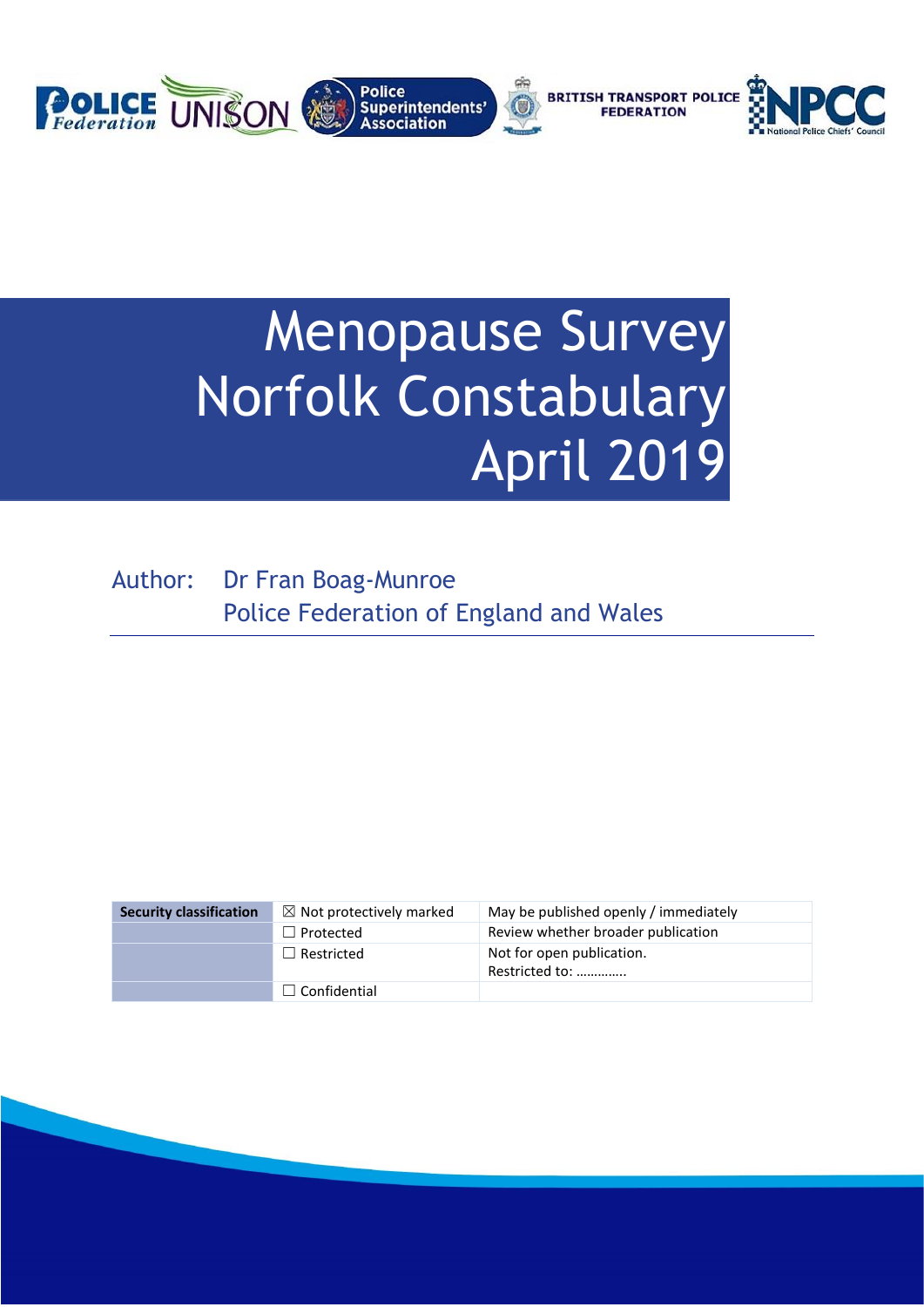## **Contents**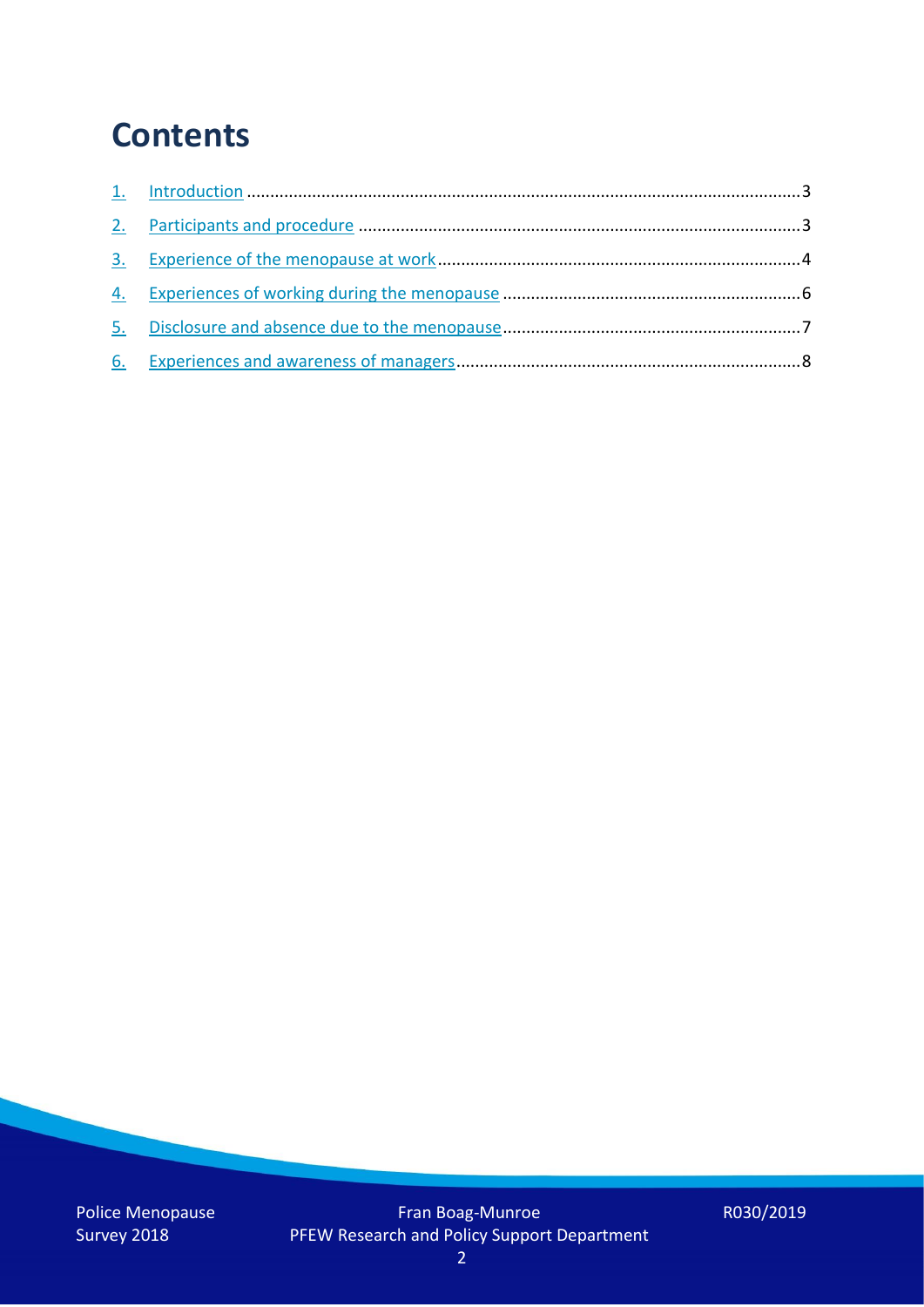# **1. Introduction**

The Menopause Survey 2018 was the first of its kind to examine the experiences and awareness of the menopause amongst police officers and police staff at a national level in England and Wales. In particular, it looked at the experiences of individuals who have either gone through or are going through the menopause and the experiences, as well as awareness of managers and supervisors in terms of supporting individuals who are going through the menopause.

This report provides an overview of some of the key findings from the survey for Norfolk Constabulary.

### **2. Participants and procedure**

Overall 235 responses were received from respondents in Norfolk Constabulary. 51% of responses were from police officers and 48% were from police staff. 133 respondents completed questions about their experiences of the menopause at work. 94 respondents answered questions relevant to line managers and supervisors (there was an overlap of 28 respondents who completed both sets of questions. A further 36 responses were received from other respondents within Norfolk Constabulary (i.e. respondents without personal experience of the menopause or managerial responsibilities. Due to the smaller number of respondents within this latter group, these responses have not been reported below, however they have been included within the national statistics.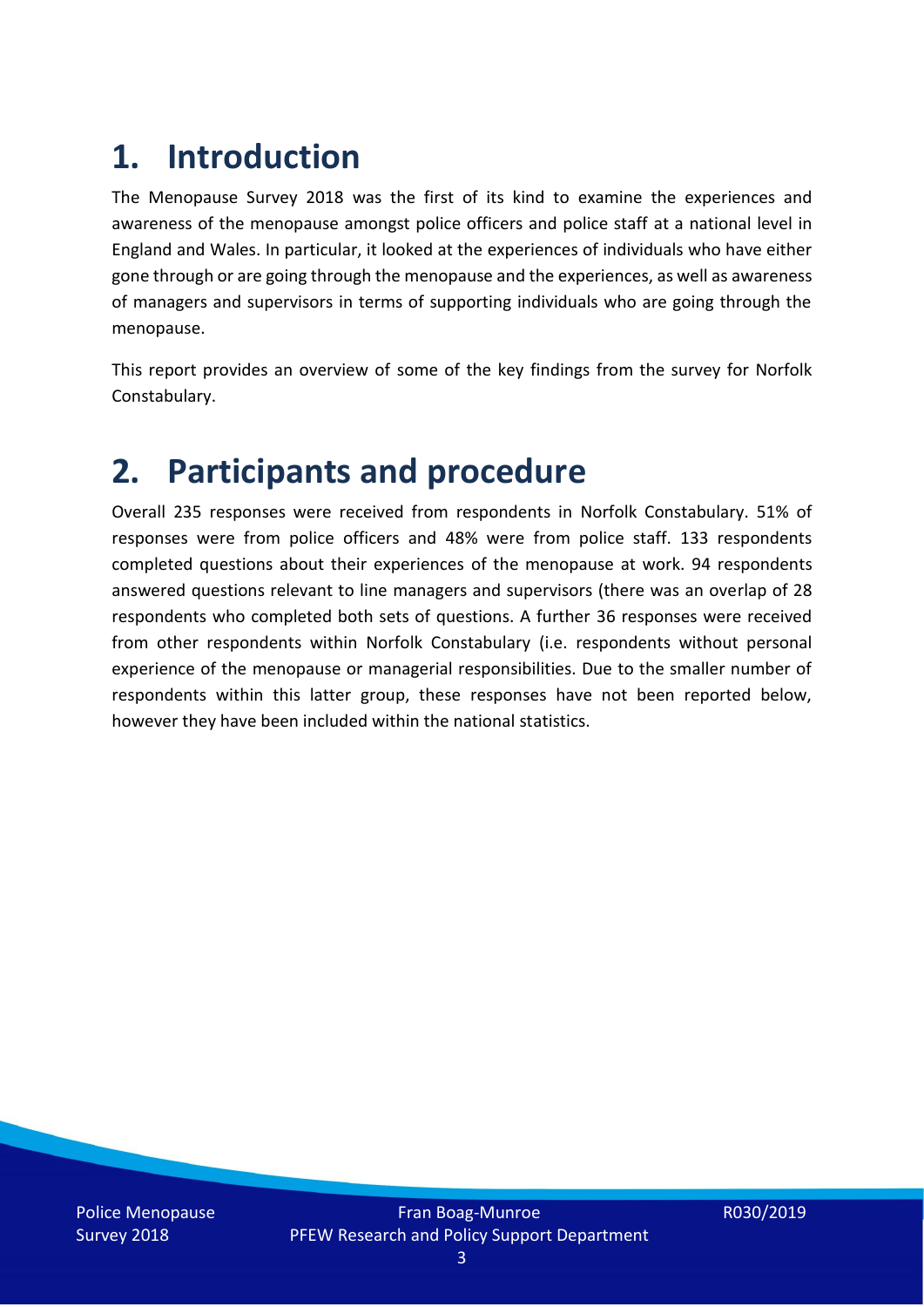### **3. Experience of the menopause at work**

67% of respondents in Norfolk Constabulary said that symptoms of the menopause were either moderately or extremely problematic. This is lower than the national average, where 76% of respondents reported that symptoms of the menopause were moderately or extremely problematic.



Respondents were asked about the aspects of their working environment that made coping with symptoms of the menopause moderately or extremely difficult. The proportion of respondents in Norfolk Constabulary who reported that these aspects of their working environment made coping moderately or extremely difficult are presented in Table 1 below, along with the corresponding proportions for the country as a whole.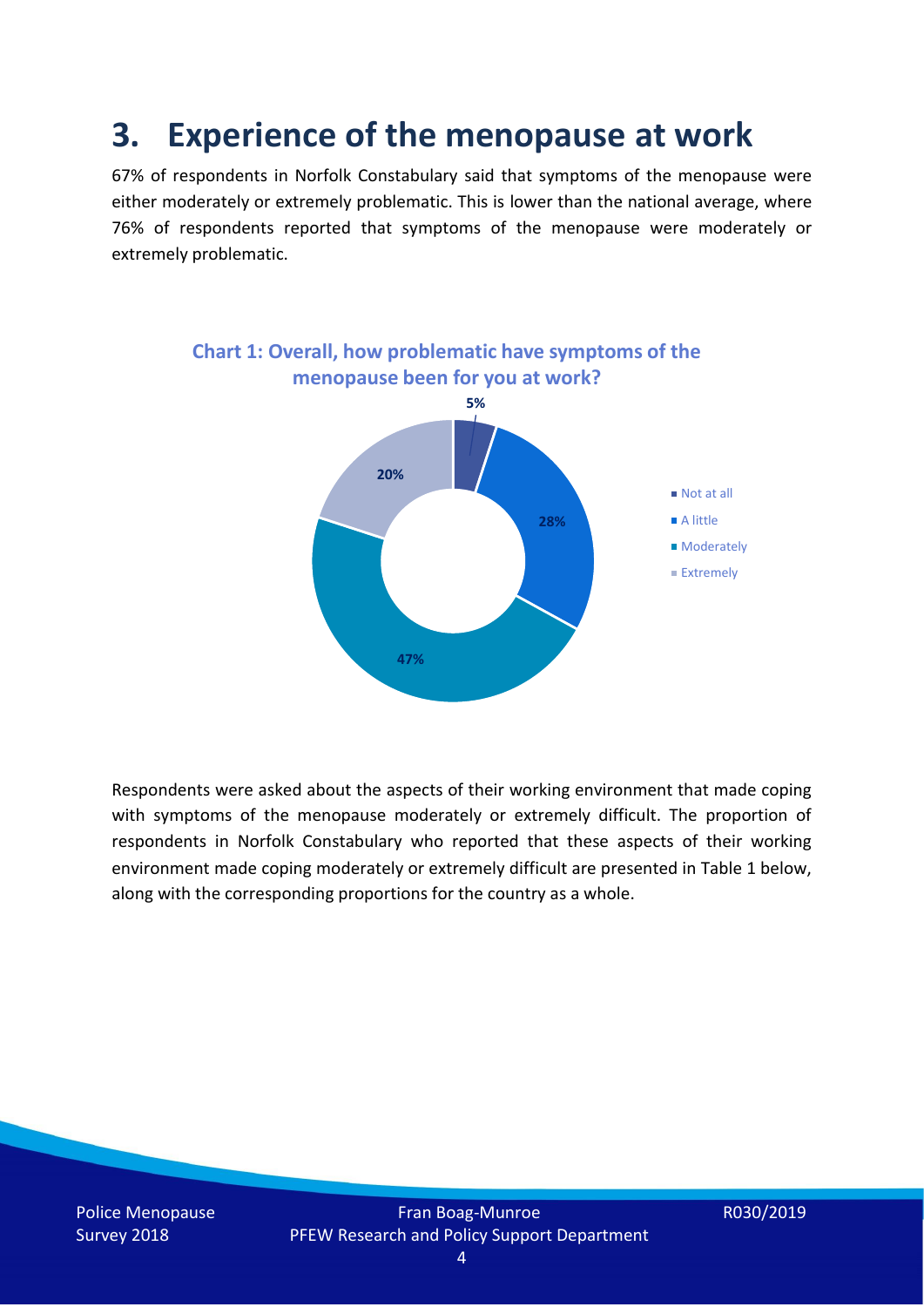Table 1: Aspects of the working environment (where applicable) that made coping with symptoms of the menopause moderately or extremely difficult

|                                   | <b>Norfolk Constabulary</b> | <b>National Sample</b> |
|-----------------------------------|-----------------------------|------------------------|
| <b>Recalling detailed</b>         | 44%                         | 50%                    |
| information                       |                             |                        |
| <b>Having to work shifts</b>      | 29%                         | 33%                    |
| <b>Having fixed working hours</b> | 14%                         | 20%                    |
| The temperature of your           | 50%                         | 61%                    |
| working environment               |                             |                        |
| Inadequate opportunity to         | 44%                         | 57%                    |
| control ventilation in your       |                             |                        |
| working environment               |                             |                        |
| Inadequate access to toilet       | 12%                         | 16%                    |
| <b>facilities</b>                 |                             |                        |
| <b>Shared offices/workspaces</b>  | 20%                         | 27%                    |
| The physical demands of           | 18%                         | 26%                    |
| the job                           |                             |                        |
| The design of uniforms            | 15%                         | 23%                    |
| The pressure of tight             | 20%                         | 32%                    |
| deadlines                         |                             |                        |
| <b>Your workload</b>              | 27%                         | 38%                    |
| <b>Not being office-based</b>     | 5%                          | 9%                     |
| <b>Having to make difficult</b>   | 17%                         | 26%                    |
| decisions within your job         |                             |                        |
| <b>Having to attend formal</b>    | 8%                          | 18%                    |
| meetings                          |                             |                        |
| <b>Having to maintain your</b>    | 15%                         | 18%                    |
| position for long periods         |                             |                        |
| without relief                    |                             |                        |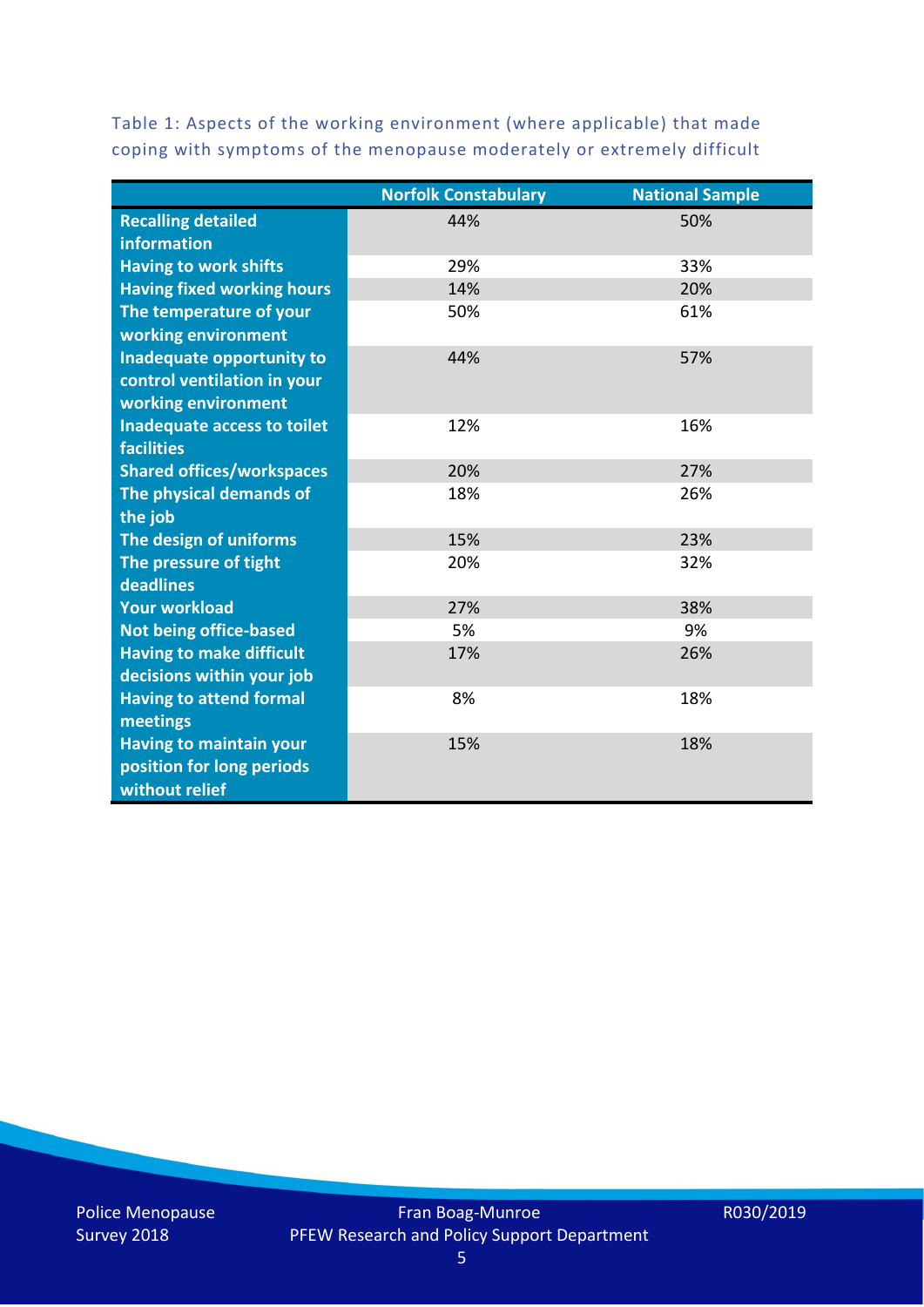## **4. Experiences of working during the**

### **menopause**

40% of respondents in Norfolk Constabulary said that they felt that their job performance had been negatively affected by the menopause. This is lower than the national sample, where 46% felt that their job performance had been negatively affected by the menopause.

21% of respondents felt that the menopause had negatively affected their manager's and colleagues' views on their competence at work. Within the national sample, 21% of respondents who had either gone through or were going through the menopause felt this way.

13% of respondents in Norfolk Constabulary said that they had considered leaving because they have found it difficult to deal with the menopause at work. This is lower than the national average, where 20% of respondents said that they had considered leaving as a result of the menopause.



#### **Chart 2: Experiences of work as a result of the menopause**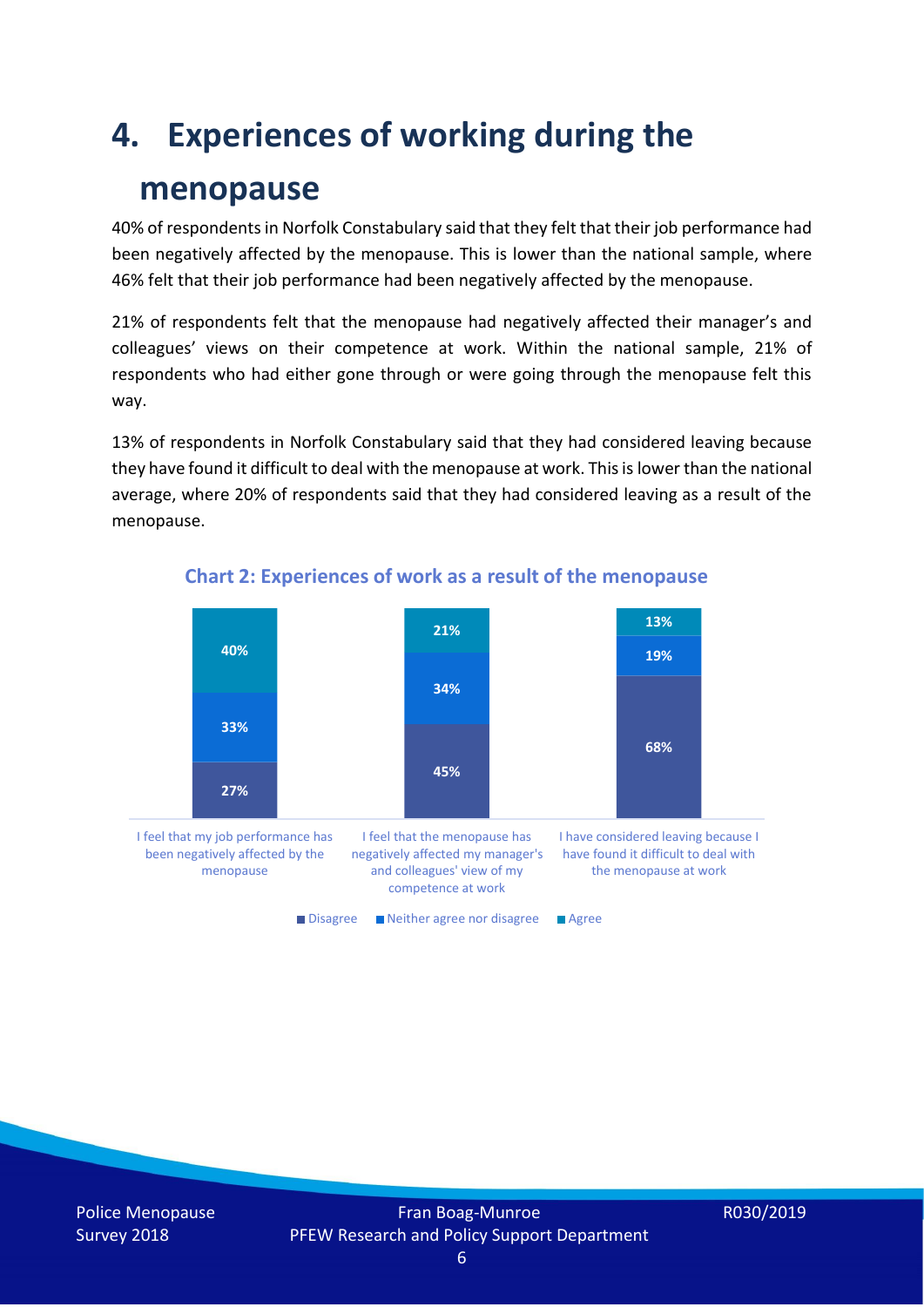### **5. Disclosure and absence due to the**

### **menopause**

40% of respondents in Norfolk Constabulary said that they had disclosed to their line manager that they were experiencing symptoms of the menopause. 57% said that they had not disclosed to their line manager (the remainder did not feel this was applicable to them). Respondents in Norfolk Constabulary were lesslikely to have told their line manager that they were experiencing symptoms of the menopause compared to the national sample, where 47% had disclosed to their line manager.

17% of respondents in Norfolk Constabulary said that they had taken sickness absence because they were experiencing symptoms of the menopause. In addition, 62% said that they had attended work despite feeling that they should have really taken sick leave because of their symptoms (i.e. menopause-related "presenteeism") and 24% said that they had taken annual leave or rest days to take time off because they were experiencing symptoms of the menopause (i.e. menopause-related leaveism).

Comparison of the proportions of respondents in Norfolk Constabulary reporting menopauserelated sickness absence, presenteeism and leaveism compared to the national average are presented in Table 2 below.

|                          | <b>Norfolk Constabulary</b> | <b>National Sample</b> |
|--------------------------|-----------------------------|------------------------|
| <b>Menopause-related</b> | 17%                         | 18%                    |
| sickness absence         |                             |                        |
| <b>Menopause-related</b> | 62%                         | 62%                    |
| presenteeism             |                             |                        |
| Menopause-related        | 24%                         | 35%                    |
| leaveism                 |                             |                        |

#### Table 2: Menopause-related sickness absence, presenteeism and leaveism